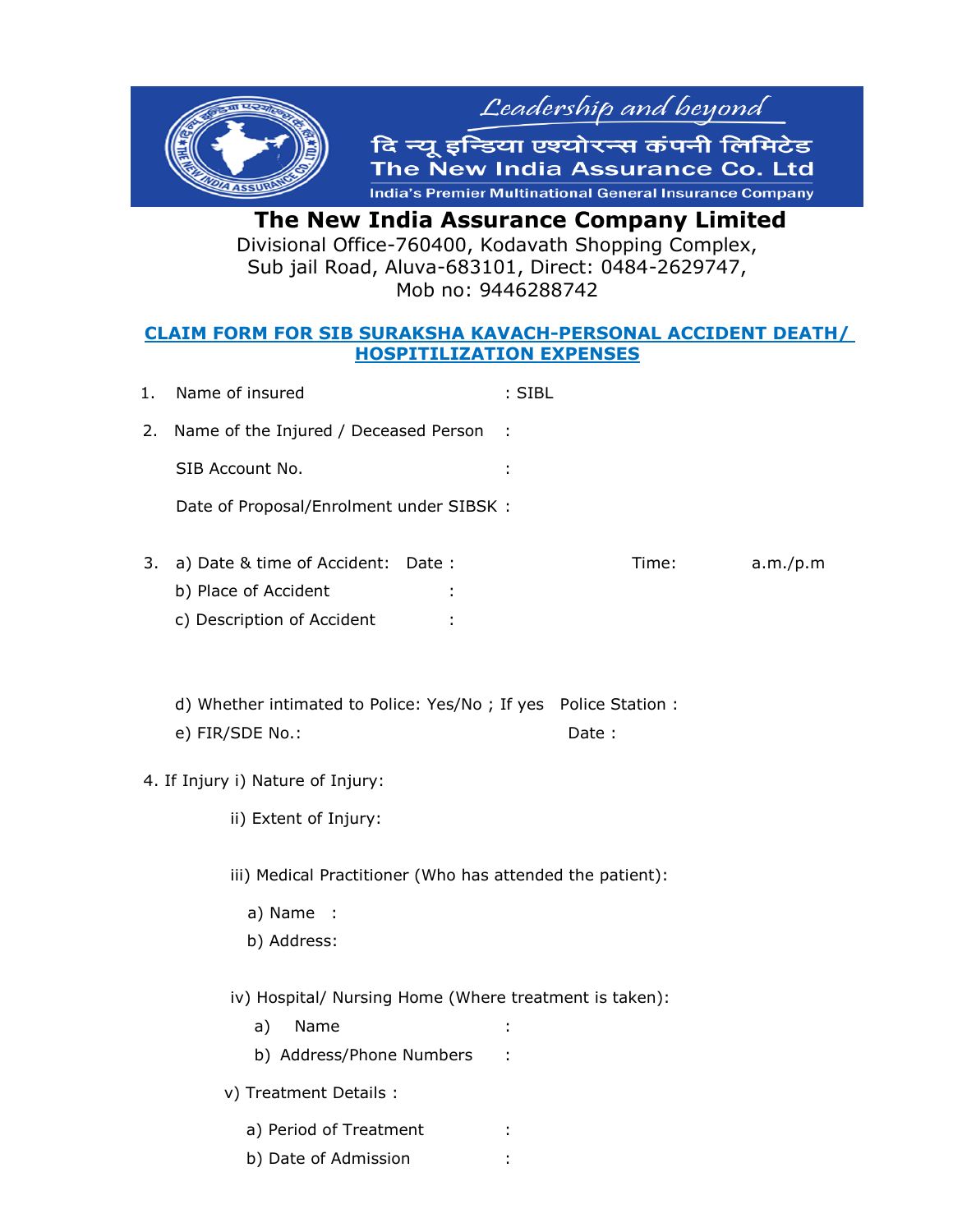### : 2 :

| VI) SCHEDULE OF EXPENSES INCURRED BYTHE CLAIMANT |         |            |             |  |  |  |  |
|--------------------------------------------------|---------|------------|-------------|--|--|--|--|
| Details of Expenses claimed under                | Amount  | Amount not | Net Payable |  |  |  |  |
| Hospitalisation/Domiciliary Hospitalisation.     | Claimed | payable    |             |  |  |  |  |
| (to be supported by Bills/Receipts, Cash         | Rs. (1) | Rs. (2)    |             |  |  |  |  |
| Memos etc.)                                      |         |            |             |  |  |  |  |
| A) HOSPITALISATION BENEFITS:                     |         |            |             |  |  |  |  |
| a) Room Board, Nursing Expenses                  |         |            |             |  |  |  |  |
| For  days                                        |         |            |             |  |  |  |  |
| b) IC Unit for days                              |         |            |             |  |  |  |  |
| Rsper day.                                       |         |            |             |  |  |  |  |
|                                                  |         |            |             |  |  |  |  |
| B) SURGICAL & NON-SURGICAL                       |         |            |             |  |  |  |  |
| DISEASE:                                         |         |            |             |  |  |  |  |
| a) Surge on & Anaesthetist fees                  |         |            |             |  |  |  |  |
| b) Anaesthesia, Blood, Oxygen,                   |         |            |             |  |  |  |  |
| Operation Theatre, Surgical                      |         |            |             |  |  |  |  |
| Appliances                                       |         |            |             |  |  |  |  |
|                                                  |         |            |             |  |  |  |  |
| c) Diagnostic Materials & X-Ray                  |         |            |             |  |  |  |  |
|                                                  |         |            |             |  |  |  |  |
| d) Medical Practitioner                          |         |            |             |  |  |  |  |
| Consultant and Specialist fees                   |         |            |             |  |  |  |  |
| for                                              |         |            |             |  |  |  |  |
| Consultations / visits                           |         |            |             |  |  |  |  |
|                                                  |         |            |             |  |  |  |  |
| e) Medicines & Drugs:                            |         |            |             |  |  |  |  |
| a) Supplied by Hospital                          |         |            |             |  |  |  |  |
| b) Purchased from Chemists                       |         |            |             |  |  |  |  |
|                                                  |         |            |             |  |  |  |  |
| TOTAL                                            |         |            |             |  |  |  |  |

# **VI) CCHEDULE OF EVDENCES INCURRED BYTHE CLAIMANT**

vii. In case of Disablement:

- a) Disability Factor: Enclose Disability Certificate in Original
- b) Certified by :
- c) Claimed :

5. In case of Deatth

- i) Post Mortem Report Date :
- ii) Death Certificate Date :
- iii) Legal heir Certificate / Date :
- iv) Nominee's Name : Age: Relation with deceased : Address :

v) Claimed Amount :